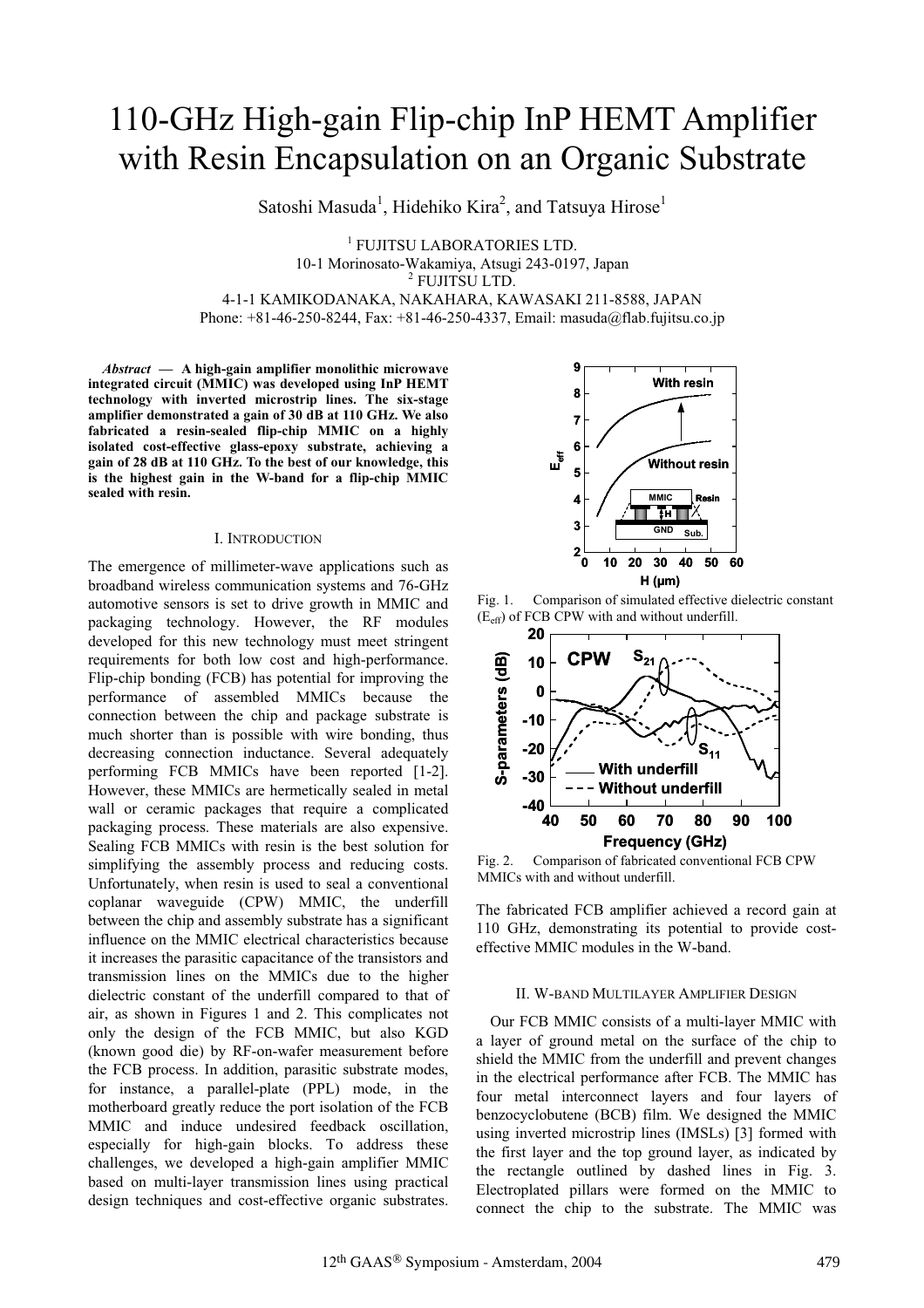

Fig. 3. Schematic cross-sectional view of FCB MMIC with encapsulating resin.

assembled on a glass-epoxy substrate and encapsulated in nonconductive adhesive, ensuring mechanical strength and reliability. Figure 4 outlines the NCP FCB process. We first applied an adhesive to the package substrate, and then mounted our MMIC using heat and pressure. This FCB method enables the use of cost-effective organic substrates rather than ceramic ones because it requires a lower assembly temperature (250°C) than that required for thermocompression FCB [4].



Fig. 4. NCP FCB process for MMIC assembly on organic substrate.

When designing the W-band high-gain amplifiers, we focused on isolating the transmission lines on the MMIC because cross talk causes feedback oscillation in MMICs especially at high frequencies, due to the short wave length. We calculated the isolation of the coupled IMSLs using an electromagnetic simulator, as shown in Fig. 5. A large line space improves isolation while higher frequencies reduce it. It is possible to achieve 30-dB isolation of coupled lines at 100 GHz with a line space of 40 µm, and we applied this design rule to the W-band amplifiers. An IMSL is much more effective in reducing circuit size than a CPW, which has ground planes on both sides of the signal line.

## III. FABRICATED W-BAND AMPLIFIERS

We fabricated high-gain amplifiers with 0.13-um  $In AlAs/InGaAs/InP$  HEMT technology ( $f_T=160$  GHz,  $f_{\text{max}}$ =300 GHz) [5], as shown in Fig. 6. The chip is covered with a layer of ground metal except for the electrodes for the RF and the DC pads. A circuit without the top ground layer is also shown in Fig. 6. We designed 77-GHz and 110-GHz amplifiers to assess the design







Fig. 6. Photomicrograph of fabricated W-band amplifiers (also shown without top ground layer).

accuracy with IMSL. Both amplifiers have six stages with 2 x 20-μm InP HEMT. The matching circuits were designed with high-low impedance IMSLs. We used shunt RC networks in the bias circuits to ensure the unconditional stability of the circuits. The circuit size of the 77-GHz amplifier is only 1.8 x 0.5, which is half that of conventional CPW amplifiers. The measured Sparameters are shown in Fig. 7. The RF performance



Fig. 7. Comparison between measured and simulated Sparameters of 77-GHz amplifier.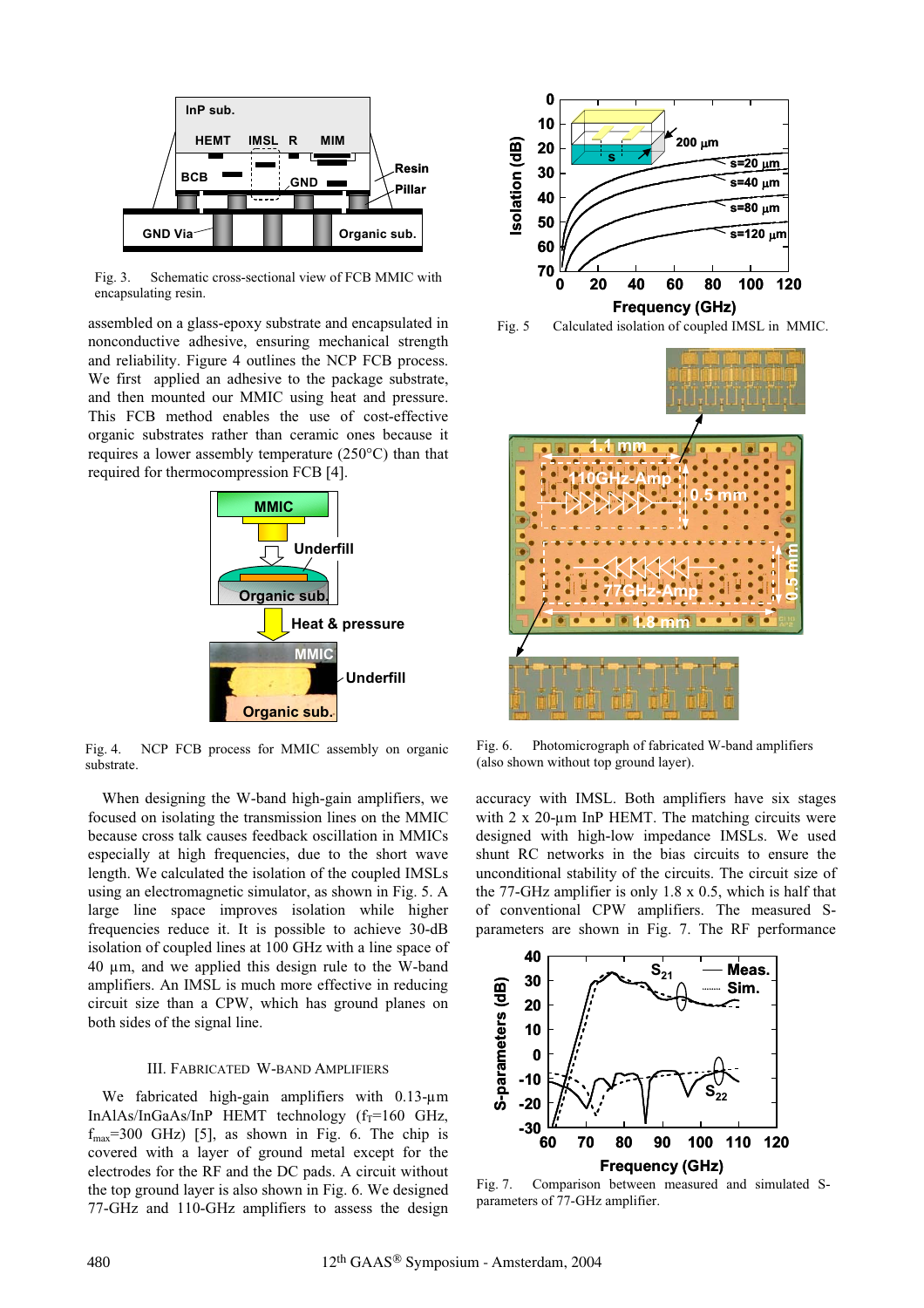from 0.25 to 110 GHz was measured using an HP8510XF vector network analyzer (VNA). The test set was connected to coplanar wafer probes (GGB Industries) via a 1.0-mm connector. The dc bias was set at Vgs=-0.1 V, Vds=1 V, and Ids=55 mA. The fabricated amplifier achieved a gain of 33 dB at 77 GHz and over 29 dB from 70 to 110 GHz. The output return loss was better than 10 dB from 60 to 85 GHz. The simulation results, which are also plotted in Fig.7 agreed well with the measured data. We fabricated another amplifier with a higher operating frequency of 110 GHz. Its circuit size is only 1.1 x 0.5 mm, as shown in Fig. 6. The measured S-parameters of the 110-GHz amplifier are shown in Fig. 8. The dc bias was set at Vgs=0 V, Vds=1 V, and Ids=77 mA. The fabricated amplifier achieved a gain of 30 dB at 110 GHz. The output return loss was better than 10 dB from 104 to 110 GHz. These results indicate that our design using IMSL, which ensures isolation of the coupled lines, is a practical method of producing high-



gain amplifiers in the W-band. Fig. 8. Measured S-parameters of 110-GHz amplifier.

#### VI. FLIP-CHIP MMIC SEALED WITH RESIN

#### *A. Organic Substrate Design*

We also fabricated a resin-sealed FCB MMIC on a 125-µm-thick glass-epoxy substrate, as shown in Fig. 9. The pillars were arrayed on the surface of the MMIC to suppress the PPL mode that propagates between the chip and substrate. The substrate was designed with a finite grounded CPW (FGCPW) because this layer prevents excitation of the PPL mode. In addition, via-holes underneath the chip were used to prevent a parasitic substrate mode from propagating and coupling to the



on an FGCPW glass epoxy substrate.

desired CPW mode at any discontinuity, for instance, pillar interconnections and feed lines. To verify the effectiveness of this strategy, we measured the feed lines on the substrate with and without via-holes underneath the chip before FCB. Figure 10 shows the measured Sparameters for the feed lines. The S-parameters for "without via-holes" exhibited resonance at frequencies of 58, 80, and 108 GHz. This was due to the parasitic substrate mode, which caused instability in the circuit. In contrast, the S-parameters for "with via-holes" showed no resonance. The via-holes thus proved effective in reducing the excitation of parasitic substrate mode up to the W-band.



Fig. 10. Measured S-parameters of feed lines with and without via holes on organic substrate.

#### *B. Fabricated Flip-chip MMICs*

We mounted our MMICs on organic substrates with and without via-holes underneath the chip to check whether resonance had a significant influence on the performance of the FCB MMIC. Figure 11 shows the Sparameters for FCB MMICs on substrates with and without via-holes underneath the chip. The bias condition was the same as that used to measure the bare chip. The FCB MMIC without via-holes underneath the chip exhibited a small and fluctuating gain profile from 70 to 110 GHz, as shown in Fig. 11 (a). This indicated the circuit was unstable due to the parasitic substrate mode. In contrast, the FCB MMIC with via-holes underneath the chip achieved a gain of 28 dB at 110 GHz with unconditionally stability at all frequencies. In addition, the gain profile was almost the same as that of the bare chip (indicated by dotted lines). This was because the MMIC has a layer of ground metal on the surface of the chip that screens the resin as well as via-holes underneath the chip. The small difference between the measurements shown in Fig. 11 (b) can be assessed by totaling the feed-line loss for all the RF ports in Fig. 10. To check this, we modeled a FCB MMIC with measured MMIC and transmission lines on the substrate. The model included a parasitic shunt capacitance  $(C_b)$  for the bump interface, as shown in Fig. 12 (a). Figure 12 (b) shows a comparison of the measured and simulated S-parameters for the 110-GHz FCB amplifier, which agreed well. Therefore, the difference between the bare chip and the FCB MMIC was mainly due to the characteristics of the Fig. 9. Microphotograph of FCB amplifier sealed with resin transmission lines on the substrate. Figure 13 shows the